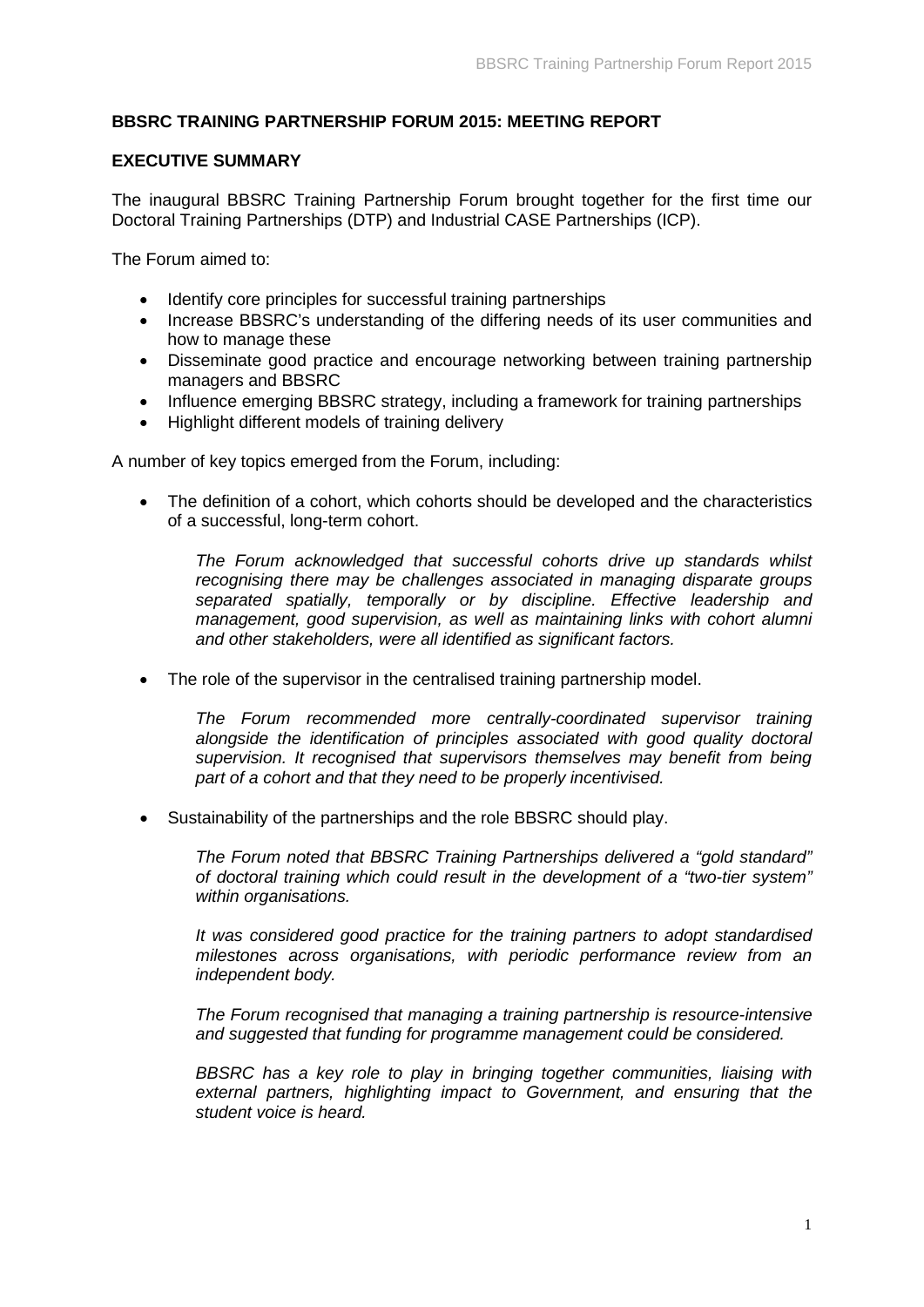### **INTRODUCTION**

1. For the first time, on 24-25 February 2015, BBSRC's key training partners from academia and industry assembled in London to network and share good practice on delivering world-class doctoral training within the context of a partnership. The theme of BBSRC's inaugural Training Partnership Forum 2015 was "BBSRC Strategic Training Partnerships: Adding Value to Postgraduate Training".

## **CONTEXT**

- 2. Excellence in doctoral training is central to BBSRC's mission to supply the UK economy with highly-skilled people. Each year we invest £50M into a diverse portfolio of circa 2000 PhD studentships to build a cohort of doctoral students equipped with cutting-edge research expertise and with broader scientific and professional skills.
- 3. Our approach to focus on strengthening user-relevant training by dedicating almost half of our studentship portfolio to collaborative CASE awards and by mandating that Doctoral Training Partnership (DTP) students undertake a three-month professional internship puts BBSRC in a unique position in the UK as the only funder of postgraduate research training to require all of its students to experience a placement.

# **FRAMEWORK FOR BBSRC TRAINING PARTNERSHIPS**

- 4. A framework for training partnerships is, in essence, a good practice guide for the research community on how to most effectively manage the training investments made in them by BBSRC. It will build on the RCUK 'Statement of Expectations for Postgraduate Training<sup>[1](#page-0-0)1</sup> and BBSRC's 'Industrial Training Strategic Framework<sup>[2](#page-1-0)2</sup> to explain how we assess, monitor and showcase the BBSRC community's world-class portfolio of training.
- 5. Discussion groups at the Forum were used to identify a set of common characteristics that a successful training partnership would demonstrate. From there, a set of principles will be developed into a framework for training partnerships, which will be made publicly available to UK Research Organisations – including those not currently associated with a BBSRC Training Partnership.
- 6. The Forum addressed why BBSRC uses training partnerships; what makes a successful training partnership; and how to monitor and evaluate the outputs. It explored the different cultures that exist in BBSRC's constituency, ranging from academia to industry, from large to small organisations, and across disciplines.
- 7. In summary, the Forum aimed to:
	- Identify core principles for successful training partnerships
	- Increase BBSRC's understanding of the differing needs of its user communities and how to manage these
	- Disseminate good practice and encourage networking between training partnership managers and BBSRC
	- Influence emerging BBSRC strategy, including a framework for training partnerships
	- Highlight different models of training delivery

<sup>&</sup>lt;sup>1</sup> <http://www.rcuk.ac.uk/documents/skills/statementofexpectation-pdf/>

<span id="page-1-0"></span><sup>&</sup>lt;sup>2</sup> <http://www.bbsrc.ac.uk/web/FILES/Policies/industrial-training-strategic-framework.pdf>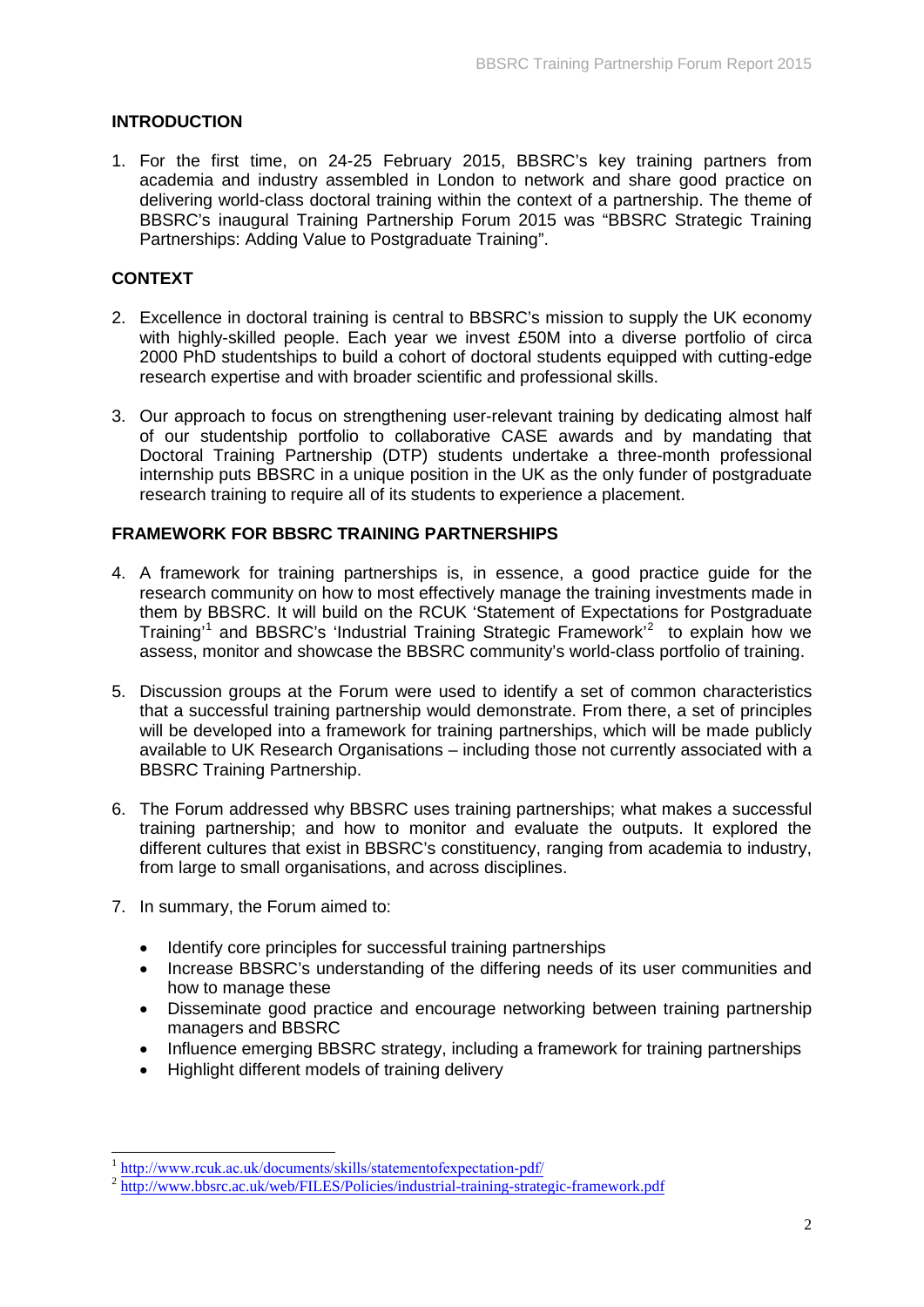## **FORUM OUTPUTS**

- 8. Delegates were asked to discuss good practice in six key elements of BBSRC Training Partnerships:
	- A. Training the Cohort
	- B. Training the Individual
	- C. Managing a Training Partnership
	- D. Capturing the Impact of a Training Partnership
	- E. Managing Student Placements
	- F. Managing Intellectual Assets Associated with BBSRC Training Partnerships

### **Training the Cohort**

- 9. The Forum recognised that a variety of cohorts already exist and are being developed. Most obviously these include locally-based student groupings centred on subject discipline, programme type (e.g. BBSRC DTP), the year of study and the student's host organisation(s). Some of these were developed as collaborative cross-partnership cohorts spanning DTPs and/or ICPs, and are maintained in different formats that include virtual / digital cohorts (e.g. Facebook, blogspot). In addition to these a number of nonstudent cohorts were identified. These include cohorts of PhD supervisors and training partnership managers.
- 10. It was generally felt that cohort-based systems create a critical mass of students, driving up standards and creating an aspirational - yet safe and shared - learning environment. There are benefits to the individual, the partners, and to BBSRC in allowing some training to be standardised, silos to be broken down, and research collaborations to be forged. Cohorts tend to encourage larger, more multidisciplinary, durable networks where life-long connections can be established and individuals are empowered through their own tailored training. BBSRC cohorts can be viewed as the 'gold standard', nurturing future talent and networks driving the development of new and prestigious programmes.
- 11. Whilst recognising these benefits of the cohort-approach, delegates highlighted a number of key challenges that this model of doctoral training presents. The size of a partnership and the geographical distribution of its constituent organisations is of particular significance, for instance in relation to the financial costs and the time and administrative demands this incurs. The companies involved in Industrial CASE Partnerships (ICP) stated how building a cohort can be especially challenging for them because students tended to spend most of their time with the academic partner which makes them more transient as a body of individuals. Individual Research Organisations have different structures which often make aligning cohort-based training difficult and the timing and frequency of cohort-training needs careful consideration to ensure that the cohort body is built and maintained beyond the first year of the programme. This can be addressed through a core training programme taken by all students within a cohort. It was noted that some supervisors (and students) do not necessarily buy-in to the concept of cohort-based doctoral training, but that the driver coming from BBSRC should make it easier to encourage compliance. The Forum also recognised that partners are not just training BBSRC-funded students and that opportunities extended to Doctoral Training Partnership (DTP) students (e.g. Professional Internship for PhD Students, PIPS, placements) might create a degree a 'two-tiered' PhD student population: those with access to such opportunities and those that do not. Such a "mixed economy" might, on the other hand, allow students to choose the type of programme that best suited their goals.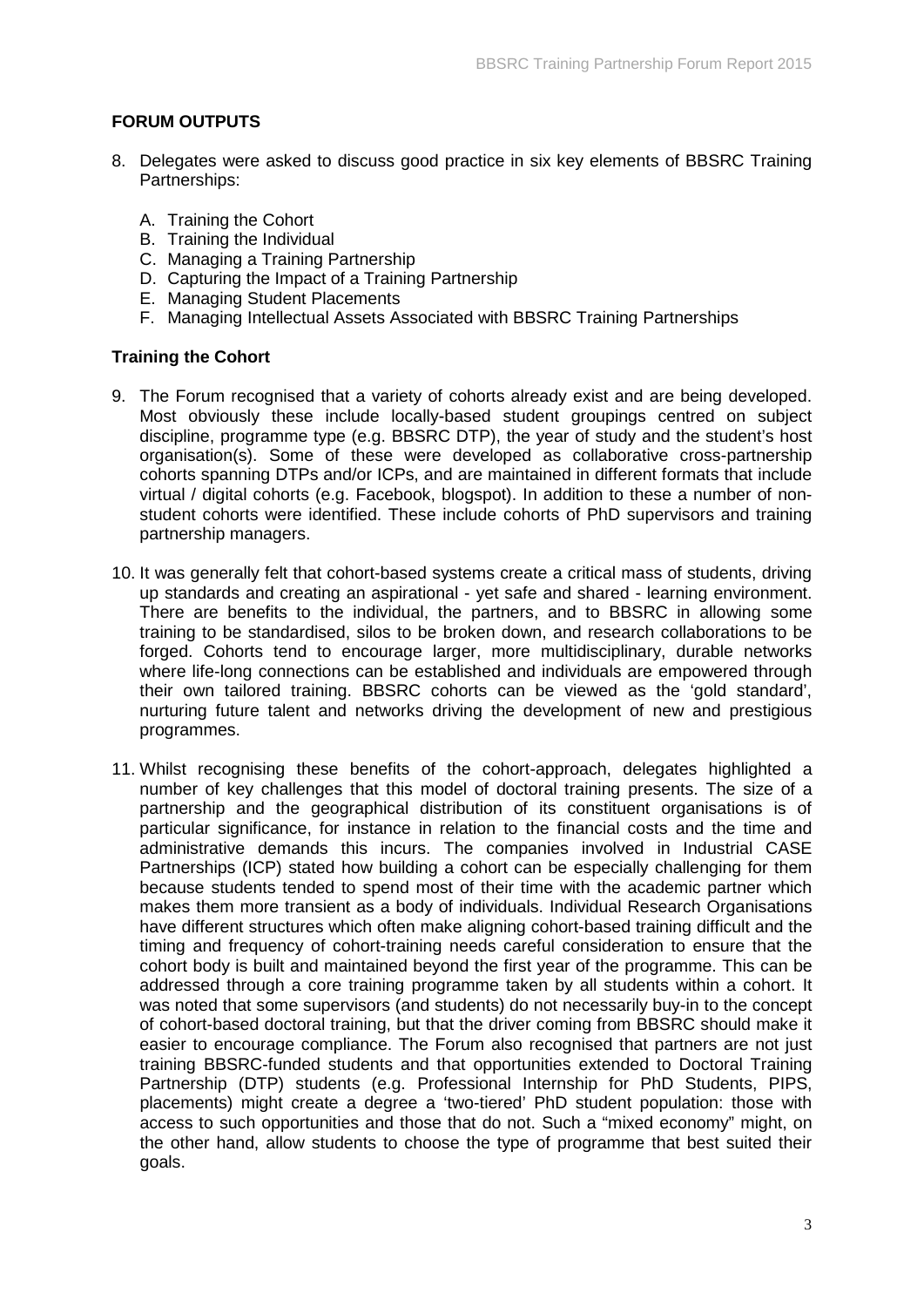12. The Forum identified a number of key principles associated with successful cohort building in both academic and industrial environments. Effective cohorts are founded on strong leadership, management and administrative support, but ultimately they must be driven from within by the students and be flexible to their needs. Involving students in developing and running a programme, therefore, is important so that student participation is driven by them wanting to be a part of it rather than feeling obliged to engage. The importance of keeping links with cohort alumni and other stakeholders as well as properly incentivising supervisors was stressed.

### **Training the Individual**

- 13. The Forum commended a flexible approach to training individuals, with a focus on employability and embracing a range of options such as formal courses, on-the-job experience, impact awareness and general public engagement etc. (noting that there are inconsistencies between universities in provision). They suggested that students should undergo a training needs analysis (skills audit) at induction which ultimately results in a training agreement between the student and their supervisor. Such an agreement should take into account the current training provision available at the university and other sources, and the variety of future career trajectories open to the student. Implementing this plan requires regular feedback and review e.g. via IQA (Internal Quality Assurance), and the regular recording of the student's activities into their CV. The role of mentoring was highlighted and whether mentors have the appropriate skills, particularly amongst those postdocs associated with the student's host research group. It was suggested that Business Development Officers (or similar individuals) could review the Professional Development Plans of students as part of a mentoring arrangement.
- 14. It was recognised that there needs to be a balance between top-down and bottom-up training – driven by student, cohort and supervisor communities alike – including formal courses and day-to-day soft skill development. Students should be actively encouraged to partake in external training (e.g. IGEM, Biotechnology YES etc.) managed throughout their 4-year course. The Forum considered the extent to which students and training partners engage with centrally-coordinated structured training such as SysMIC. Delegates indicated that skills are empowering and provide students with a vocabulary for employability; likewise, PIPS placements were well respected creating valuable networks and opportunities to gain training experience.
- 15. The Forum recommended more centrally-coordinated supervisor training alongside the identification of principles associated with good quality doctoral supervision. An integral component of any programme should be the induction and mentoring of supervisors particularly if new and / or postdoctoral - as well as re-training, feedback and accreditation possibly.

### **Managing a Training Partnership**

- 16. To successfully manage a training partnership, the Forum emphasised the importance of having strong leadership alongside clear support from directors, senior managers and the pool of project supervisors. Delivering the programme was best achieved through a structure of delegated responsibility, with clear roles for programme directors and programme managers in charge of running defined training elements on a day-to-day basis (e.g. PIPS). Operationally, it was considered good practice to adopt a model which adheres to standardised milestones and targets across organisations and which assembles an external and independent body to review performance periodically.
- 17. The Forum recognised that effective and timely marketing of PhD studentships (e.g. via FindAPhD) – using tailored material and role models – is key to ensuring that high-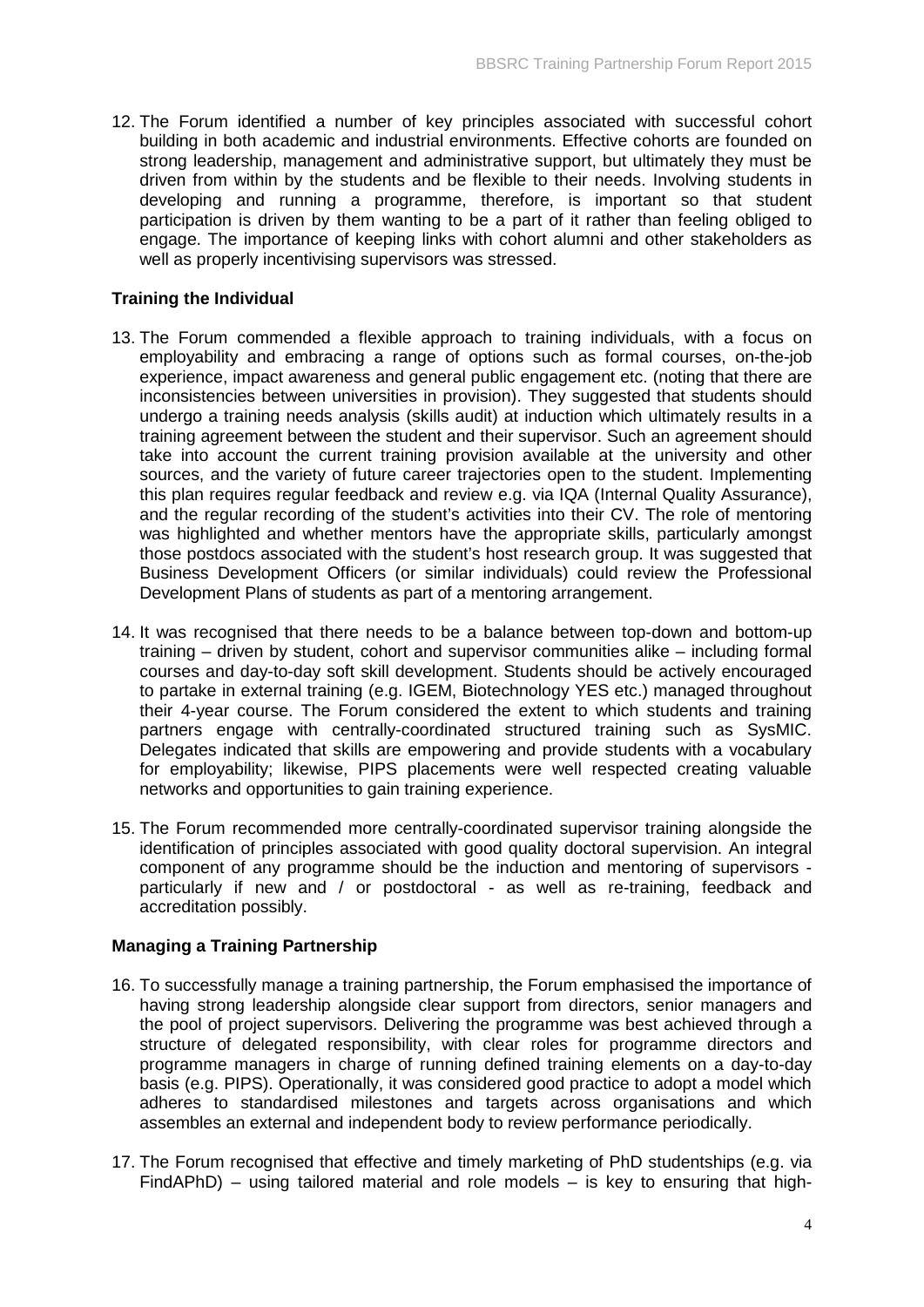quality students from the widest possible pool are attracted and recruited. The reputation of an institution and/or supervisor, coupled with Open Days, a competitive interview process and attractive projects also had a major bearing. Additionally, specific undergraduate and Masters-level feeder courses formed part of a healthy 'supply chain'. The Forum raised concern that current student eligibility regulations effectively restricted the pool of candidates to UK and EU applicants only.

- 18. The Forum itself was felt to be a very effective means of adding value to individual and collective training partnerships. In particular, it was viewed that vital to success is gaining buy-in from supervisors. BBSRC has a key role to play in bringing together communities, liaising with external partners (e.g. Innovate UK) to identify industry partners, and highlighting value propositions to Government. It was suggested that funding for programme management could be ring-fenced.
- 19. With the involvement of often disparate partners, enthusiastic and engaged communicators represent the most effective way of sharing good practice with other stakeholders (e.g. related to career journeys, success stories, mentors, buddies etc.). Review and reflection are important, as is recognising the value of the student voice in shaping development; engagement of any form is viewed positively. Practical solutions were suggested including the production of a shared BBSRC-maintained Wiki resource, detailing good practice and FAQs, as well as a training partnership Newsletter / Bulletin.
- 20. The Forum discussed how a training partnership can have an impact in the wider community. They underlined how training partnerships put a critical mass of people behind emerging technologies, and how this (along with the broader body of knowledge and expertise in the cohort) creates the potential for new jobs both within and outside of the partnership. Delegates also underlined how PIPS placements and outreach programmes are providing greater engagement between Research Organisations, local employers and the wider community. Finally, they described how the training partnership model gives them a more powerful collective voice for addressing audiences such as government and other stakeholders.

### **Capturing the Impact of a Training Partnership**

- 21. The Forum produced a range of ideas for what the broad impacts of doctoral training are and who benefits and how. At the individual level they discussed how doctoral training produces highly-skilled, adaptable and self-aware people with a blend of analytical, quantitative and transferable skills that benefit all sectors of the knowledge economy. Their specialist training makes them particularly employable in scientific and technological leadership roles in academia and the biotechnology industry, which tend to hire at the PhD level. PhD students will generate a wide variety of outputs from their studies (especially in the form of publications, IP and even Spin-outs) which benefit the individual but also their host universities and the wider research community. Students and their supervisors will build collaborations, professional networks and transfer knowledge between environments as a result of PhD research projects and by going on placements. It was stated that PhD training gives a purpose to universities, as this will lead to a supply of postdocs and other benefits including a "pull" on the quality of education at degree level by shaping courses and delivering applied training (e.g. to medics and engineers).
- 22. At societal level the Forum stressed how the UK and its taxpayers benefit through the advances in innovation, economic growth and societal aspiration that stem from the actions and outputs of doctoral graduates. The critical mass of researchers generated by training partnerships attracts industry investment into the UK, and creates a body of individuals that can engage with the public and inspire a future generation of researchers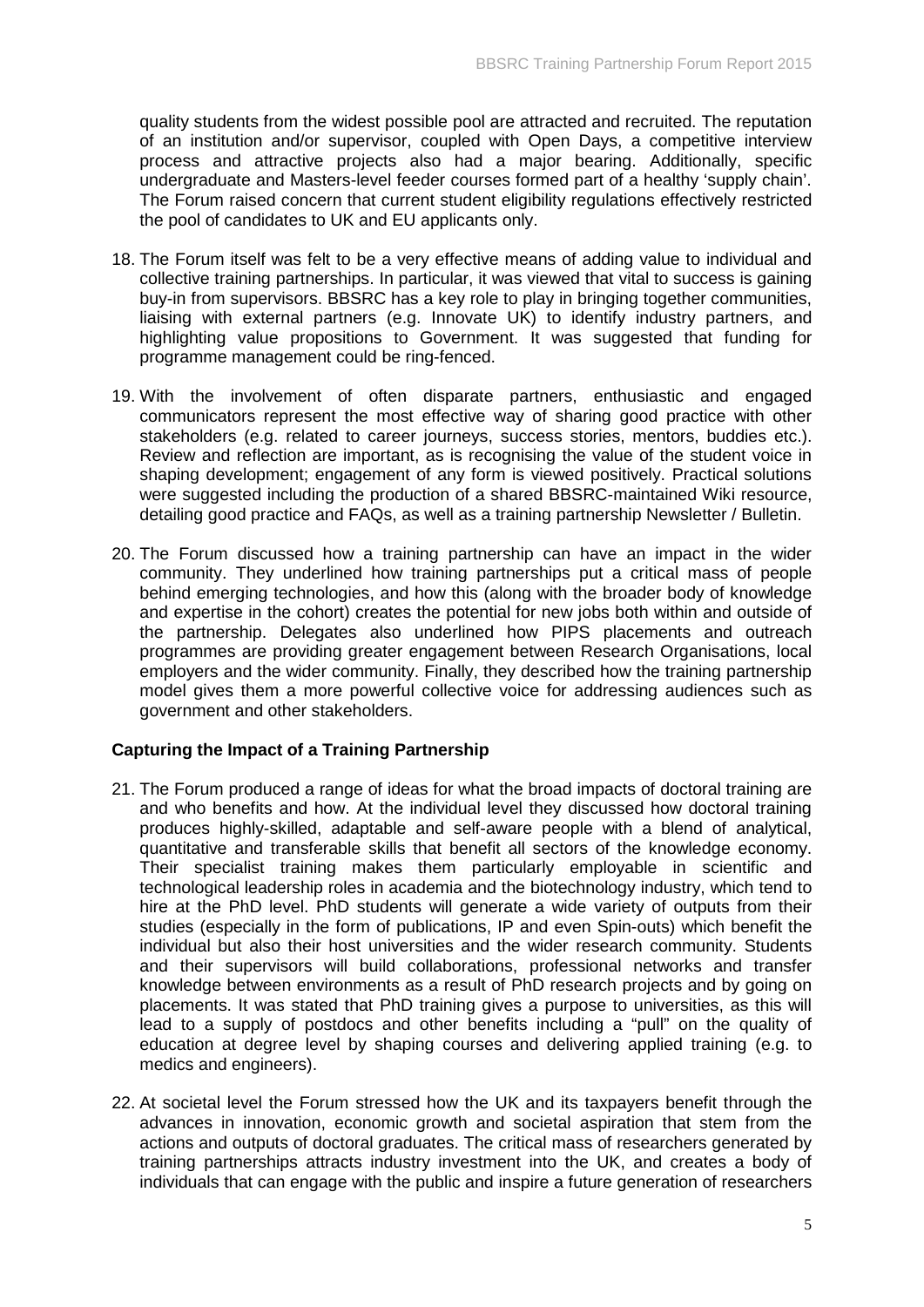into the profession; this in turn will push forward the widening participation agenda and potentially influence policy decisions. Delegates commented that formal recognition of industrial input (e.g. visiting professorships) was part of the evidence of this.

- 23. Wider effects of doctoral training were noted too. It was stated that students can become ambassadors for the UK on the international stage if they take their skills abroad and for science as a discipline if they pursue careers in other, non-research fields.
- 24. Finally, the Forum highlighted the importance of alumni engagement and feedback in the process of measuring the success of a doctoral training programme, and the need to log any awards received by students and institutes along the way.

#### **Managing Student Placements**

25. The Forum considered how best to manage student PIPS and CASE placements, considering each in turn.

#### *PIPS – Professional Internship for PhD Students*

- 26. The Forum noted that supervisors do not generally welcome the prospect of 'losing' their students for a three-month block and many often do not understand that it is a mandatory requirement. However, students often return from their PIPS reinvigorated, which is beginning to persuade some supervisors that it is a positive activity. To overcome these challenges, the Forum suggested that having an up-front agreement or 'Memorandum of Understanding' (MoU) is desirable to clarify the roles and expectations of the students, supervisors, employers and administrators in the placement process. The MoU should take into account the timing and structure of the PIPS placement, including the merits of spreading the PIPS over an extended period through multiple short visits.
- 27. The Forum discussed how the universities and institutes are engaging with and selecting appropriate host organisations for PIPS placements. Most delegates reported utilising their existing industry and business links and internal contacts from across their own departments and offices to build their portfolios of PIPS placement offerings. Such relationships are being actively maintained so that new internships can be advertised annually with these trusted external organisations and internal departments. To facilitate the 'matching' process the principle of student choice should be at the heart of identifying suitable opportunities, and many of the training partners are now using 'PIPS Employer Fairs' to bring together the students, supervisors and potential PIPS hosts so that they may identify appropriate opportunities and hear from the experiences of students who have undertaken their PIPS.
- 28. The Forum highlighted various challenges associated with managing the PIPS programme. They noted the importance of taking the time to get the PIPS choice right, and the importance of having back-up plans for students in case opportunities fall through. It was highlighted that many employers (particularly large R&D companies) choose not to engage with the PIPS programme given the length of time it takes them to complete the corporate induction process relative to the amount of time the student will be with the company. The Forum reported that some companies have long waiting lists of other students who will come to them for 6 or more months, meaning they will often turn down the chance to take on a 3-month PIPS student. Industry representatives said that getting more buy-in from larger companies would require a longer PIPS duration, whilst recognising that this would completely change the nature of the placement. In the example of PIPS it was considered good practice to run all PIPS internships over the same time period and to have a system of maintaining contact with the student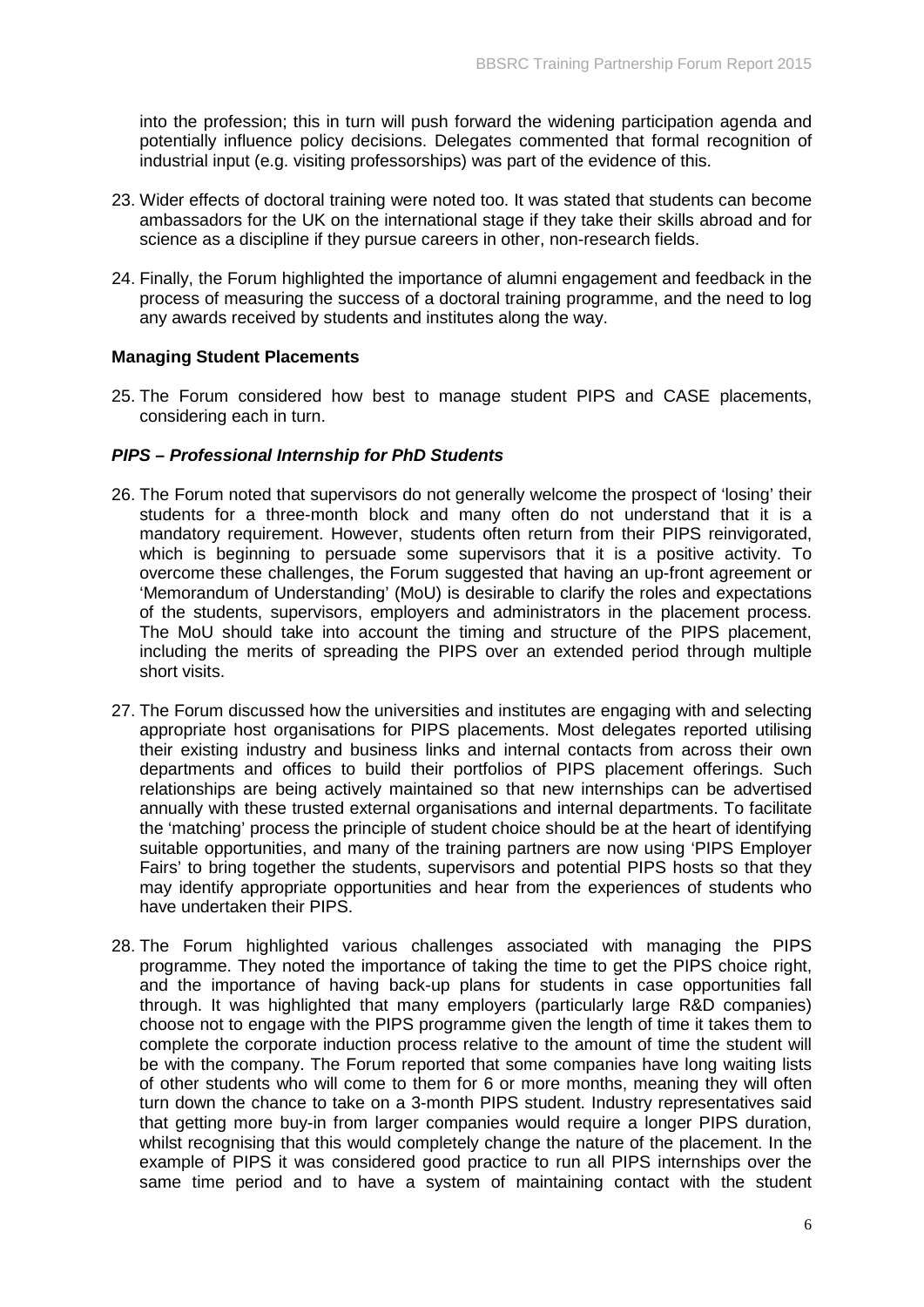throughout the placement period to enable PIPS managers to monitor students' progress. In one example, review days were built into the programme to provide that contact time.

29. The Forum considered the ways in which students benefit from their placements, especially from non-research-related and non-experimental work. They described how placements provide an avenue for students to build their knowledge of industry and policy and establish new professional networks. By going on a placement, students get a better understanding of how their research fits into a broader societal context, how it relates to BBSRC strategic priorities, and it gives them access to top company scientists, departments and facilities that they would not normally see or get to use. The Forum noted a number of competencies that students develop on placements, including interdisciplinary research working, and broader commercial awareness and financial understanding. The Forum saw value highlighted the importance of putting systems in place to capture student feedback and to review the skills gained by the student during their placement. Many of the DTP partners underlined how the presence of PIPS as a formal element of the PhD programme is attracting more applications from fully-engaged and competent people.

#### *CASE – Collaborative Awards in Science and Engineering*

- 30. In relation to CASE placements, ICP partners stated the value of this scheme to their R&D operations as a mechanism to build relationships with key academics and to leverage R&D resource from the academic partners. CASE placements also presented a chance for industry staff to develop supervisory skills and acted as a valuable recruitment tool for attracting in talented students. On the downside the regulations around BBSRC remit were seen as restrictive. From the perspective of the student, the exposure to an industrial research environment was an important learning experience.
- 31. To track the success of a CASE placement, the Forum suggested working to a 'Placement Plan' with clear timelines and assigned responsibility for the monitoring process. The track record of CASE projects should be recorded, and there was even the suggestion of creating a CASE supervisor 'black-list' to indicate under-performing supervisors.

#### **Managing Intellectual Assets Associated with BBSRC Training Partnerships**

- 32. A facilitated discussion was led by a representative from PraxisUnico, which aimed to establish some key principles of a successful contractual framework for a training partnership. It considered tensions between the need for confidentiality and the need for openness; the need to create a strong culture of shared problem solving and challenges around the protection and ownership of intellectual property. It considered the ways in which training partners discharge their obligations to look after the interests of their students, and what obligations students have in return. Finally, it considered the variety of ways in which work can lead to impact – which are not always commercial or monetised.
- 33. The Forum recognised that essentially three parties are involved, each operating within different contexts, namely: Research Organisations (which as charities legally must act to benefit the public and keep in line with charitable aims), Companies (which legally must act for benefit of shareholders) and Students (where the RO has a clear duty of care).
- 34. The majority of companies were supportive of the Russell Group approach to terms i.e. the RO owns IP, company given access to a free license to use for R&D, option to